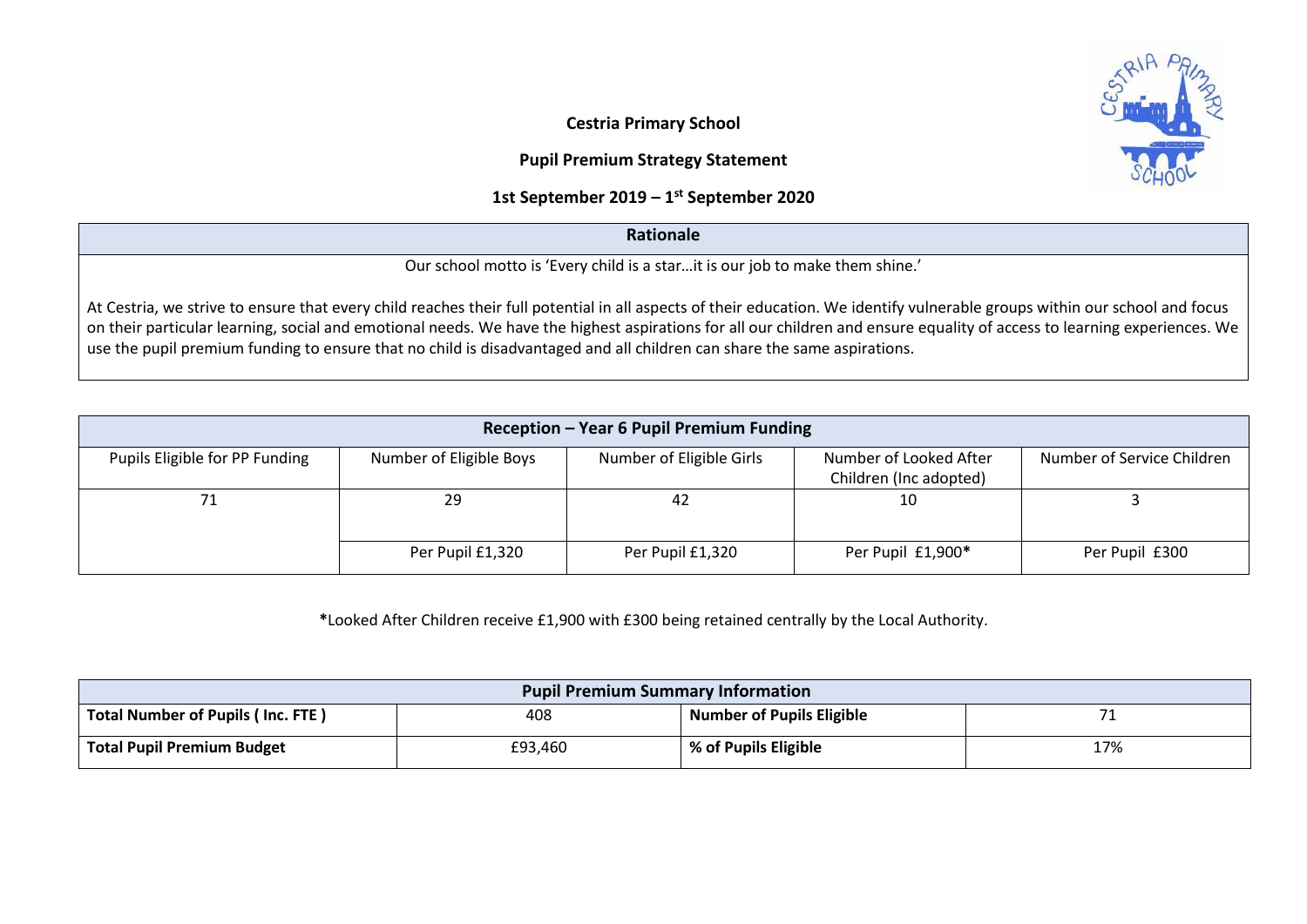| <b>SUMMER TERM ATTAINMENT 2019 - July Outcomes</b> |  |              |          |            |                     |          |            |                |
|----------------------------------------------------|--|--------------|----------|------------|---------------------|----------|------------|----------------|
|                                                    |  | Eva 6 Pupils |          |            | <b>Other Pupils</b> |          |            | <b>SCH GAP</b> |
| <b>EYFS</b>                                        |  | <b>SCH</b>   | NB (ALL) | <b>DIF</b> | <b>SCH</b>          | NB (ALL) | <b>DIF</b> |                |
| <b>Reception EYFS GLD</b>                          |  | 38%          | 75%      | $-37%$     | 90%                 | 75%      | $+15%$     | $-52%$         |
| Year 1 (8 pupils)                                  |  |              |          |            |                     |          |            |                |
| Year 1 Phonics                                     |  | 88%          | 82%      | $+6%$      | 92%                 | 82%      | $+10%$     | $-4%$          |
| KS1 Results (4 pupils)                             |  |              |          |            |                     |          |            |                |
| Y2 Expected Standard Reading                       |  | 100%         | 75%      | $+25%$     | 85%                 | 75%      | $+15%$     | $+15%$         |
| Y2 Expected Standard Writing                       |  | 100%         | 69%      | $+31%$     | 83%                 | 69%      | $+14%$     | $+17%$         |
| Y2 Expected Standard Maths                         |  | 100%         | 76%      | $+24%$     | 87%                 | 76%      | $+11%$     | $+13%$         |

| 2019 - July Outcomes             |                  |                 |            |            |          |            |                |  |  |  |
|----------------------------------|------------------|-----------------|------------|------------|----------|------------|----------------|--|--|--|
| $KS2 - Y6:3$ children            | <b>PP Pupils</b> |                 |            | Other      |          |            | <b>SCH GAP</b> |  |  |  |
|                                  | <b>SCH</b>       | <b>NB (ALL)</b> | <b>DIF</b> | <b>SCH</b> | NB (ALL) | <b>DIF</b> |                |  |  |  |
| <b>Expected Standard Reading</b> | 100%             | 73%             | $+27%$     | 93%        | 73%      | $+20%$     | $+7%$          |  |  |  |
| <b>Expected Standard Writing</b> | 100%             | 79%             | $+11%$     | 95%        | 79%      | $+16%$     | $+5%$          |  |  |  |
| <b>Expected Standard Maths</b>   | 100%             | 79%             | $+11%$     | 93%        | 79%      | $+16%$     | $+7%$          |  |  |  |
|                                  |                  |                 |            |            |          |            |                |  |  |  |
| Expected Standard R/W/M          | 100%             | 65%             | $+35%$     | 90%        | 65%      | $+25%$     | $+10%$         |  |  |  |

|                    | Summer Term 2019 Attainment (input July-Nov 2019) |     |                                         |       |                   |                                       |                   |              |                   |
|--------------------|---------------------------------------------------|-----|-----------------------------------------|-------|-------------------|---------------------------------------|-------------------|--------------|-------------------|
| Cohort             | Subject                                           |     | <b>Current Baseline Data: July 2019</b> |       |                   | FFT20 Targets: End of Y6 or End of Y2 |                   |              |                   |
|                    |                                                   | All | <b>PUPIL PREM</b>                       | Other | <b>Difference</b> | All                                   | <b>PUPIL PREM</b> | <b>Other</b> | <b>Difference</b> |
|                    | Reading                                           | 90% | 92%                                     | 90%   | $+2\%$            | 88%                                   | 94%               | 87%          | $+7%$             |
| Year 5 (KS2        | Writing                                           | 85% | 84%                                     | 85%   | $-1\%$            | 89%                                   | 96%               | 88%          | +8%               |
| SATS 2020)         | Maths                                             | 83% | 92%                                     | 92%   | $\Omega$          | 90%                                   | 48%               | 89%          | $+41%$            |
|                    | Reading                                           | 93% | 86%                                     | 96%   | $-10%$            |                                       |                   |              |                   |
| Year 4             | Writing                                           | 90% | 79%                                     | 93%   | $-14%$            |                                       |                   |              |                   |
|                    | Maths                                             | 95% | 93%                                     | 96%   | -3%               |                                       |                   |              |                   |
|                    | Reading                                           | 90% | 100%                                    | 88%   | $+12%$            |                                       |                   |              |                   |
| Year 3             | Writing                                           | 90% | 100%                                    | 81%   | $+19%$            |                                       |                   |              |                   |
|                    | Maths                                             | 93% | 100%                                    | 93%   | $+7%$             |                                       |                   |              |                   |
|                    | Reading                                           | 87% | 64%                                     | 94%   | $-30\%$           | 85%                                   | 75%               | 84%          | 9%                |
| Year 1             | Writing                                           | 83% | 57%                                     | 91%   | 34%               | 81%                                   | 70%               | 80%          | 10%               |
| (KS1 SATS<br>2020) | Maths                                             | 88% | 71%                                     | 94%   | $-23%$            | 84%                                   | 75%               | 83%          | 8%                |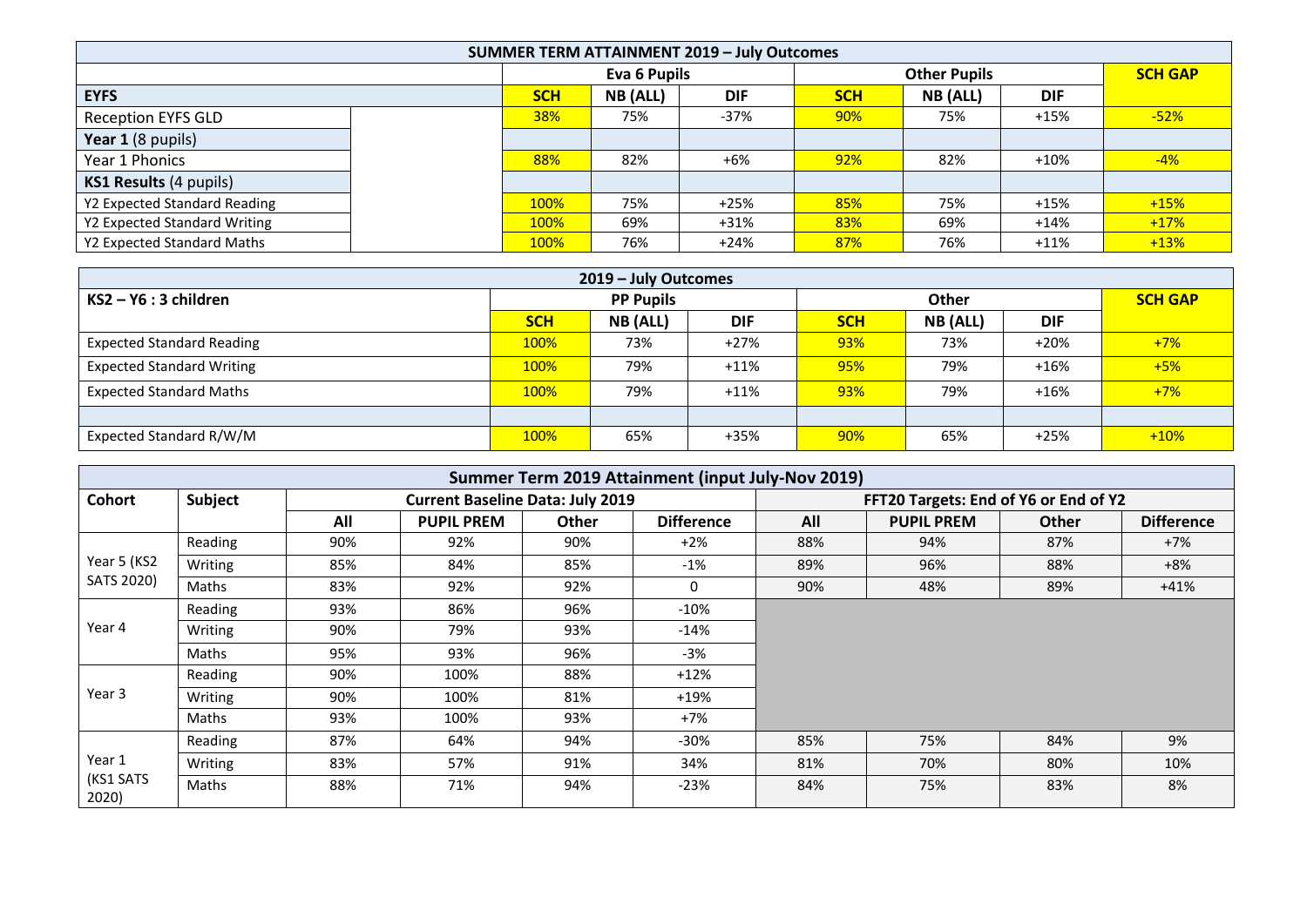| Reception Pupil Premium On Entry Attainment - September 2018                   | <b>Action</b>                     |                                                                                                             |                                  |
|--------------------------------------------------------------------------------|-----------------------------------|-------------------------------------------------------------------------------------------------------------|----------------------------------|
| Baseline Assessment - Age Expected Level Emerging 40-60<br>Months (9 children) | On Entry Data<br><b>Sept 2018</b> | PSA involvement including 1:1 intervention<br>and family liaison<br>Dough Gym/Squiggle While You Wiggle pre | On Exit Data<br><b>July 2019</b> |
| Numbers achieving age expected levels on entry in Reading                      | 11% (1 out of 9)                  | writing physical development programme (x1                                                                  | 44% (4 out of 9)                 |
| Numbers achieving age expected levels on entry in Writing                      | 11% (1 out of 9)                  | a week/term)                                                                                                | 44% (4 out of 9)                 |
| Numbers achieving age expected levels on entry in Number                       | 22% (2 out of 9)                  | Additional HLTA - physical<br>development/mental health, emotional issues<br>Additional TA support in EYFS  | 44% (4 out of 9)                 |
|                                                                                | <b>Total Expenditure</b>          | £11,880                                                                                                     |                                  |

|                             | <b>Barriers to Future Attainment</b>                                                                                                                                                                                                                                                          |
|-----------------------------|-----------------------------------------------------------------------------------------------------------------------------------------------------------------------------------------------------------------------------------------------------------------------------------------------|
|                             | In some year groups, the attainment of PP children is lower than non PP peers<br>1.                                                                                                                                                                                                           |
| Barriers<br>nternal         | We have 10 LAC or adopted children - Emotional resilience of these pupils eligible for pupil<br>2.<br>premium is low when compared to their peers. This can affect their ability to concentrate<br>on academic activities, especially when working with others or when tasks are challenging. |
|                             |                                                                                                                                                                                                                                                                                               |
| External<br><b>Barriers</b> | 3. Rates of persistent absence is higher for PP than non-PP peers (although the gap has<br>decreased over past 3 years)                                                                                                                                                                       |
|                             | Less engagement in home reading by adults and opportunities to support and value<br>4.<br>reading.                                                                                                                                                                                            |
|                             |                                                                                                                                                                                                                                                                                               |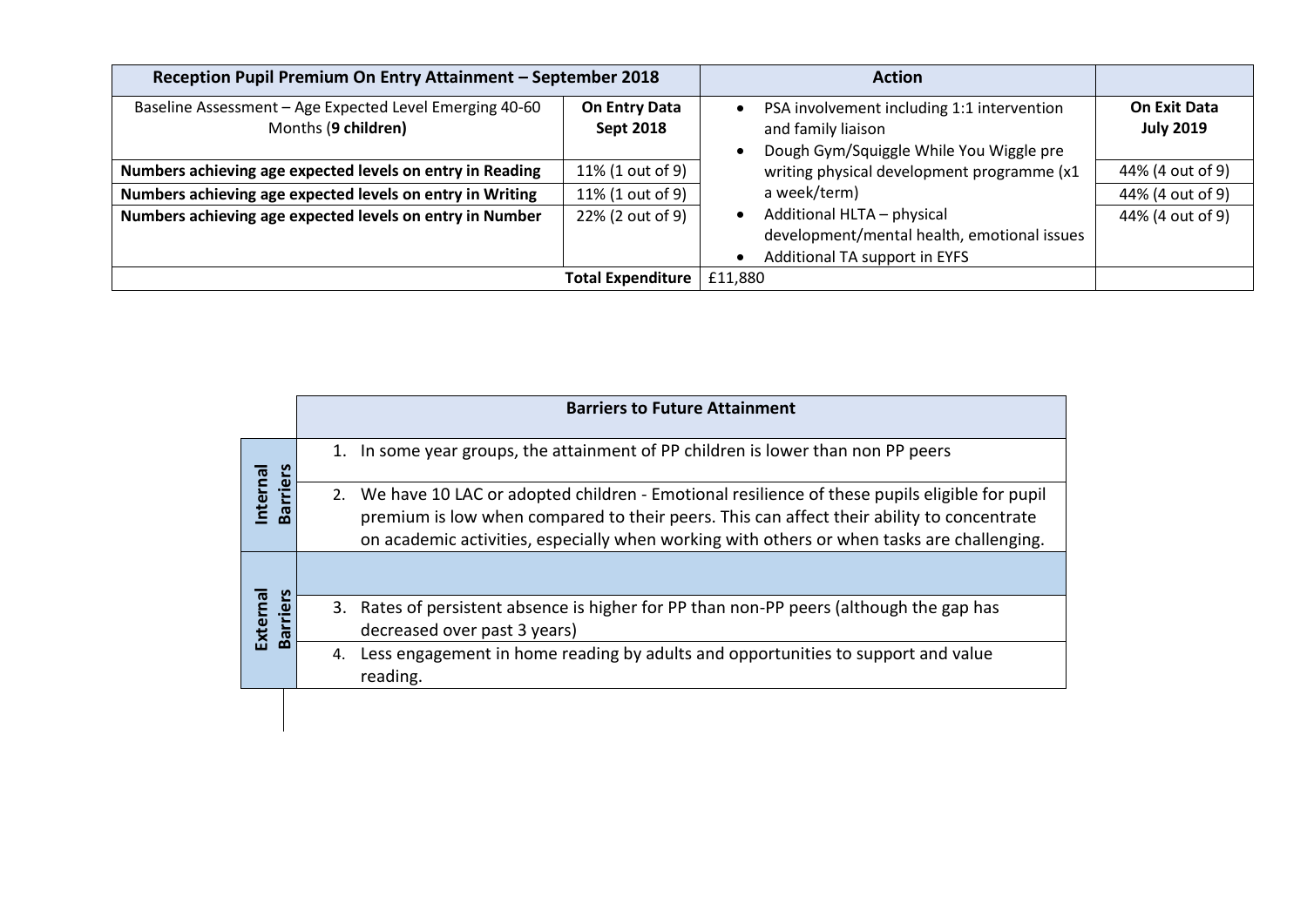|                          | Desired outcomes and how they will be measured                                                                                                                                            | <b>Success Criteria</b>                                                                                                                                                                                                                                                                                                                                                                                                                                                                                                                                          |
|--------------------------|-------------------------------------------------------------------------------------------------------------------------------------------------------------------------------------------|------------------------------------------------------------------------------------------------------------------------------------------------------------------------------------------------------------------------------------------------------------------------------------------------------------------------------------------------------------------------------------------------------------------------------------------------------------------------------------------------------------------------------------------------------------------|
|                          | To ensure classroom teaching is precise and of a high quality to meet the needs<br>of PP pupils so that they make progress by meeting, or exceeding, age related<br>national expectations | Pupils will meet (or exceed) age related national expectations in English and maths<br>All staff will have received appropriate CPD to facilitate development and sustain<br>$\bullet$<br>high quality teaching<br>Teachers will demonstrate accurate use of assessment to respond appropriately to                                                                                                                                                                                                                                                              |
|                          | To ensure pupils consolidate basic skills<br>To respond rapidly with targeted teaching for pupils at risk of underachievement                                                             | pupil need<br>Support staff will be observed supporting learning effectively<br>Additional intervention sessions to address gaps/misconceptions in place                                                                                                                                                                                                                                                                                                                                                                                                         |
|                          | To raise resilience for PP children when working independently                                                                                                                            | Pupils will develop resilience when working independently &develop confidence<br>$\bullet$<br>to tackle challenging learning experiences - observed by staff                                                                                                                                                                                                                                                                                                                                                                                                     |
|                          | To engage and motivate PP children resulting in proactive, organised and<br>enthusiastic learners                                                                                         | Pupils will be exposed to a wide range of experiences to enrich and empower<br>them ie 'Star', STEM activities, Curriculum Rooms, Scouted 4 Learning activities<br>Pupils will access specialist subject teaching - Immersive Days<br>$\bullet$                                                                                                                                                                                                                                                                                                                  |
| NTERNAL BARRIERS         | To ensure PP children's needs are met so they are ready physically, mentally,<br>emotionally ready to learn                                                                               | Improved lunchtime behaviour and positive experience for pupils measured<br>$\bullet$<br>through behaviour logs & questionnaires<br>Active Playgrounds established & running weekly to serve as a platform for<br>structured time, intervention and enrichment<br>All staff received appropriate CPD to facilitate development of social, mental,<br>$\bullet$<br>physical wellbeing<br>Pupils will access support from pastoral lead during lunchtime period<br>$\bullet$<br>Positive behaviour rewarded through Cestria Money system reported as<br>successful |
|                          | To provide a rich and varied range of experiences to enhance the children's<br>learning<br>To raise aspirations, self-confidence and belief in their own abilities                        | Pupils will take part in a wide range of learning experiences to engage, motivate<br>$\bullet$<br>and apply their learning<br>Physical, social, emotional and mental wellbeing support provided by HLTA<br>specialist                                                                                                                                                                                                                                                                                                                                            |
|                          | To continue to reduce the rate of persistent absence<br>10pc def reduced from 21.3 in 2018 to 9.1 in 2019                                                                                 | All disadvantaged pupils will match that of non-disadvantaged pupils nationally<br>$\bullet$<br>Weekly attendance tracked and prompt action taken recorded<br>Parents contacted if attendance slip - EWO letters & visits<br>Monitor improvements and impact in place - EWO & Office Manager                                                                                                                                                                                                                                                                     |
| <b>EXTERNAL BARRIERS</b> | To extend opportunities and engagement in reading for all<br>To embed and sustain a reading culture that ensure all pupils read regularly and<br>develop 'a love of books'                | Pupils exposed to a wide range of high quality literature<br>$\bullet$<br>Daily story time established to inspire pupils to read<br>Increased Salford reading scores<br>Outdoor reading area used regularly by the children<br>$\bullet$<br>Edwardian Library developed and used productively for pre learning<br>activities/guided reading opportunities                                                                                                                                                                                                        |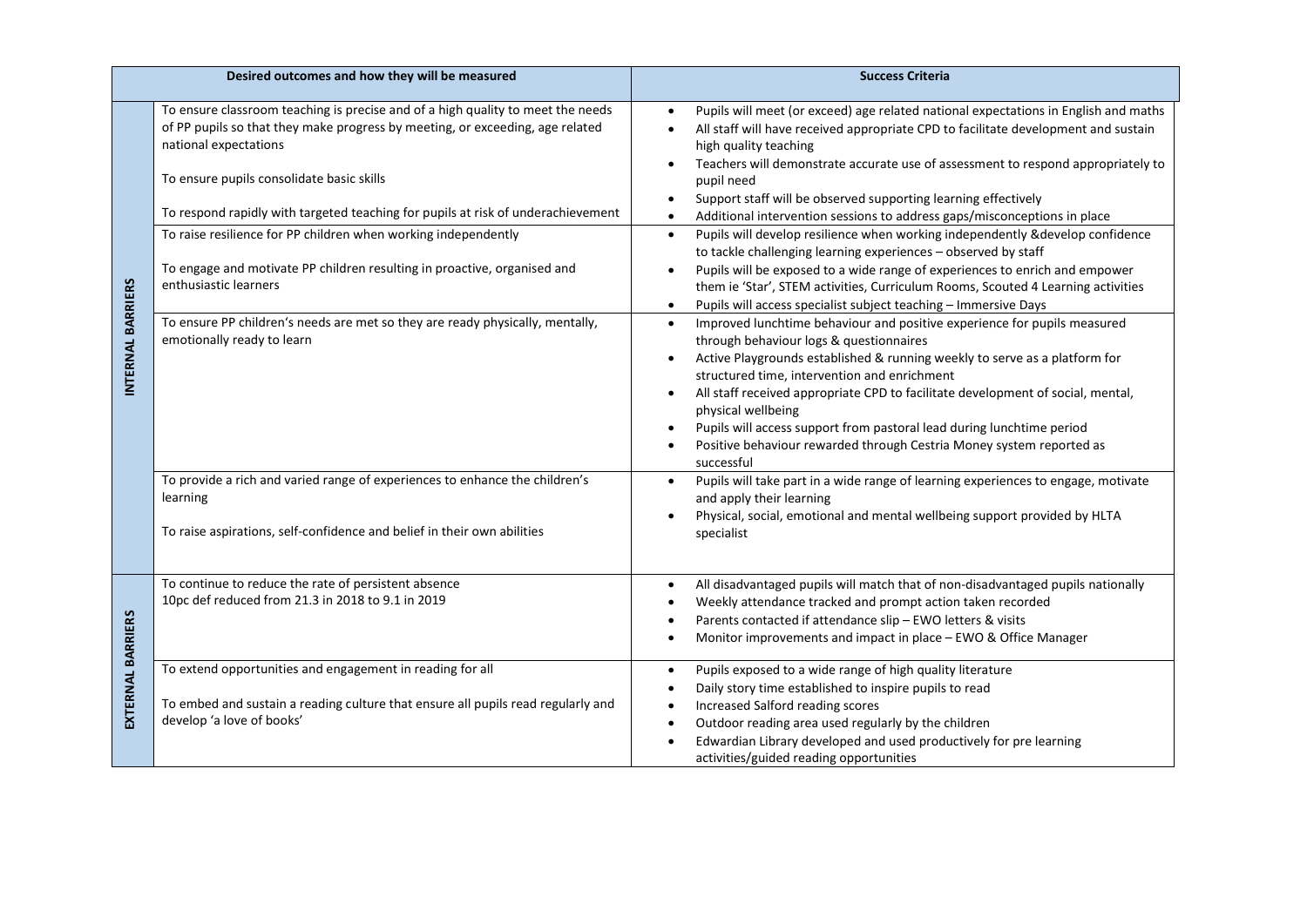|              | <b>Desired Outcomes</b>                           | <b>Baseline</b><br><b>Data</b><br>(Writing)<br>September<br>2019 | <b>Action</b>                                                                                                                                                                                                                                                                                                       | <b>Evidence Source</b>                   | <b>Evaluation</b><br><b>July 2020</b>                                                              |
|--------------|---------------------------------------------------|------------------------------------------------------------------|---------------------------------------------------------------------------------------------------------------------------------------------------------------------------------------------------------------------------------------------------------------------------------------------------------------------|------------------------------------------|----------------------------------------------------------------------------------------------------|
| $\mathbf{1}$ | Y1: To raise<br>attainment of PP<br>children (9)  | WRITING:<br>$WT - 56%$<br>EXP-33%<br><b>WGD-11%</b>              | Daily phonics intervention<br>$\bullet$<br>Speaking & Listening Focus in KS1<br>curriculum rooms<br>Tell Me approach<br>$\bullet$<br>Implementation of EEF strategy for TAs<br>$\bullet$<br>'Enchanted forest' intervention<br>$\bullet$                                                                            | <b>Spring Term Writing</b><br>Assessment | School in Lockdown from March<br>2020 - education disrupted and<br>moved to Remote Learning offer. |
|              | Y2: To raise<br>attainment of PP<br>children (14) | WRITING:<br>WT-43%<br>EXP-43%<br><b>WGD-14%</b>                  | Lexia targeted intervention (3 x Weekly)<br>$\bullet$<br>Speaking & Listening Focus in KS1<br>curriculum rooms<br>Tell Me approach<br>$\bullet$<br>Implementation of EEF strategy for TAs<br>$\bullet$                                                                                                              | <b>Spring Term Writing</b><br>Assessment |                                                                                                    |
|              | Y3: To raise<br>attainment of PP<br>children (11) | <b>WRITING</b><br>$WT - 36%$<br>EXP-45%<br><b>WGD-18%</b>        | Lexia targeted intervention (3 x Weekly)<br>$\bullet$<br>Implementation of EEF strategy for TAs<br>$\bullet$<br>Shared high level text approach to<br>comprehension<br>Shared library area - Durham Learning<br>Resources                                                                                           | <b>Spring Term Writing</b><br>Assessment |                                                                                                    |
|              | Y4: To raise<br>attainment of PP<br>children (6)  | WRITING:<br>$WT - 0%$<br>$EXP - 50%$<br><b>WGD-50%</b>           | Lexia targeted intervention (3 x Weekly)<br>$\bullet$<br>Implementation of EEF strategy for TAs<br>$\bullet$<br>Additional daily reading session<br>'Star' Award - Speaking & Listening<br>Third Space Learning $-1:1$ tutor led maths<br>intervention<br>Shared library area - Durham Learning<br><b>Resources</b> | <b>Spring Term Writing</b><br>Assessment |                                                                                                    |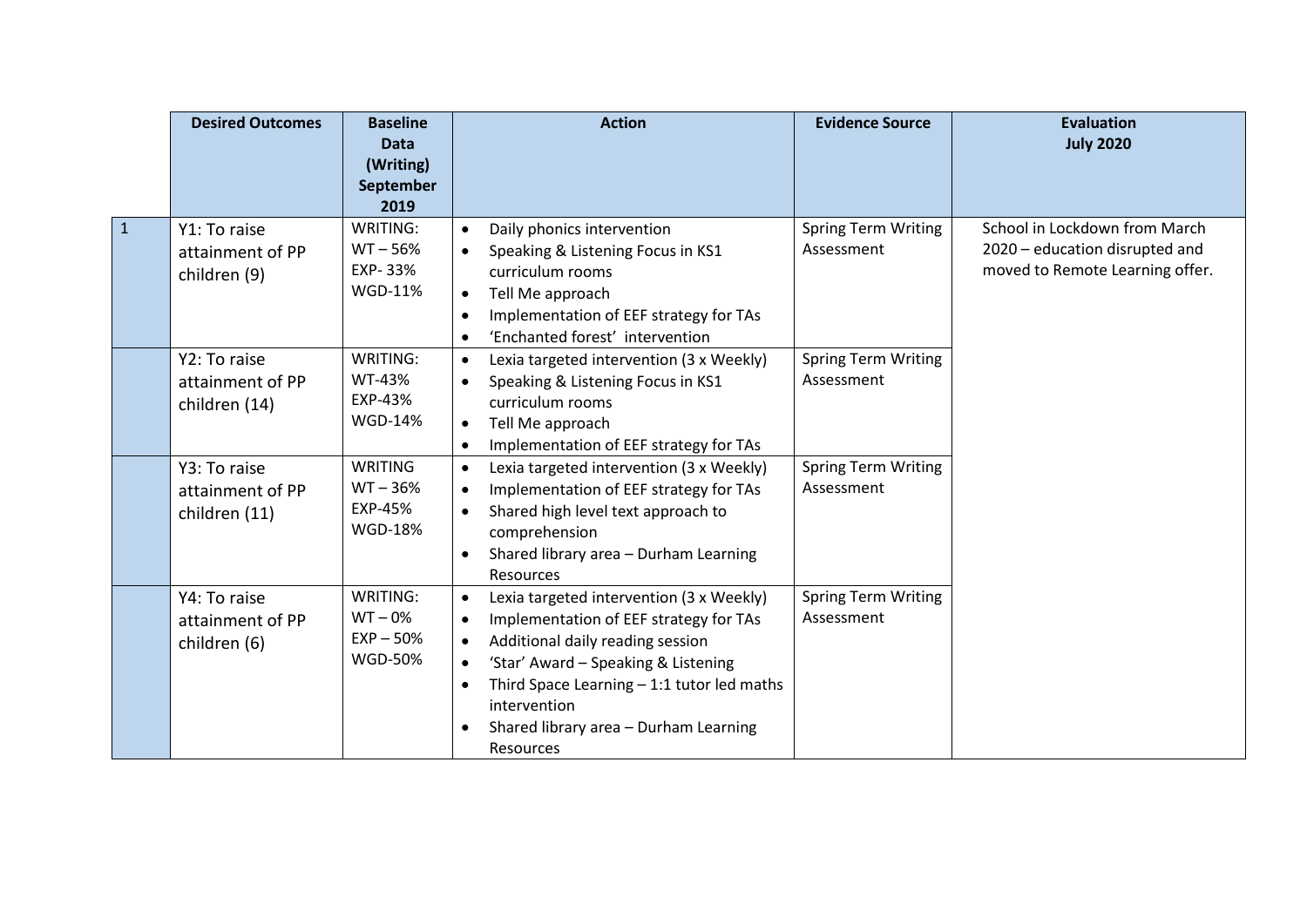|                | Y5: To raise<br>attainment of PP<br>children (14)                       | WRITING:<br>$WT - 21%$<br>$EXP - 36%$<br><b>WGD-43%</b>                                                              | Lexia targeted intervention (3 x Weekly)<br>$\bullet$<br>CSI focus (Y5/6 Curriculum Day)<br>$\bullet$<br><b>Specialist Teaching</b><br>Invention Shed - Speaking & Listening<br>Third Space Learning $-1:1$ tutor led maths<br>$\bullet$<br>intervention<br>Beanstalk 1:1 Reading Intervention<br>$\bullet$<br>Scouted 4 Learning<br>$\bullet$<br>Shared library area - Durham Learning<br><b>Resources</b> | <b>Spring Term Writing</b><br>Assessment |                                                                                                                                                                                                                                 |
|----------------|-------------------------------------------------------------------------|----------------------------------------------------------------------------------------------------------------------|-------------------------------------------------------------------------------------------------------------------------------------------------------------------------------------------------------------------------------------------------------------------------------------------------------------------------------------------------------------------------------------------------------------|------------------------------------------|---------------------------------------------------------------------------------------------------------------------------------------------------------------------------------------------------------------------------------|
| $\overline{2}$ | To raise resilience<br>for PP children<br>when working<br>independently | <b>Teachers</b><br>reported<br>across school<br>48% of PP<br>children<br>would<br>benefit from<br>further<br>support | Invention Shed - Emotional resilience<br>Science Hub - STEM activities to motivate<br>particularly girls<br>Y4 Star - Problem Solving/Team work<br><b>Curriculum Rooms</b><br>$\bullet$<br>Challenging opportunities and choice<br>$\bullet$<br>within learning activities in the classroom<br>Residential visits (Y4 & Y6)<br>$\bullet$<br>Scouted 4 Learning (Y5)<br>$\bullet$                            | <b>Pupil Survey</b>                      |                                                                                                                                                                                                                                 |
| $\overline{3}$ | To raise attendance<br>by improving<br>persistent absence<br>rates      | 10pc def:<br>9.1 in 2019<br>(reduced<br>from 21.3 in<br>2018)                                                        | Appoint Attendance Officer<br>$\bullet$<br>Track attendance weekly<br>$\bullet$<br>Take prompt action to address issues<br>$\bullet$<br>Contact parents and home visits<br>$\bullet$<br>Monitor improvements and impact<br>$\bullet$                                                                                                                                                                        | Analysis of<br>attendance data           | High levels of engagement<br>during lockdown through<br>remote learning offer<br>100% parents engaged<br>with Dojo<br>Weekly (and more regular<br>if necessary) welfare calls<br>Key Worker/Vulnerable<br>Pupils offered places |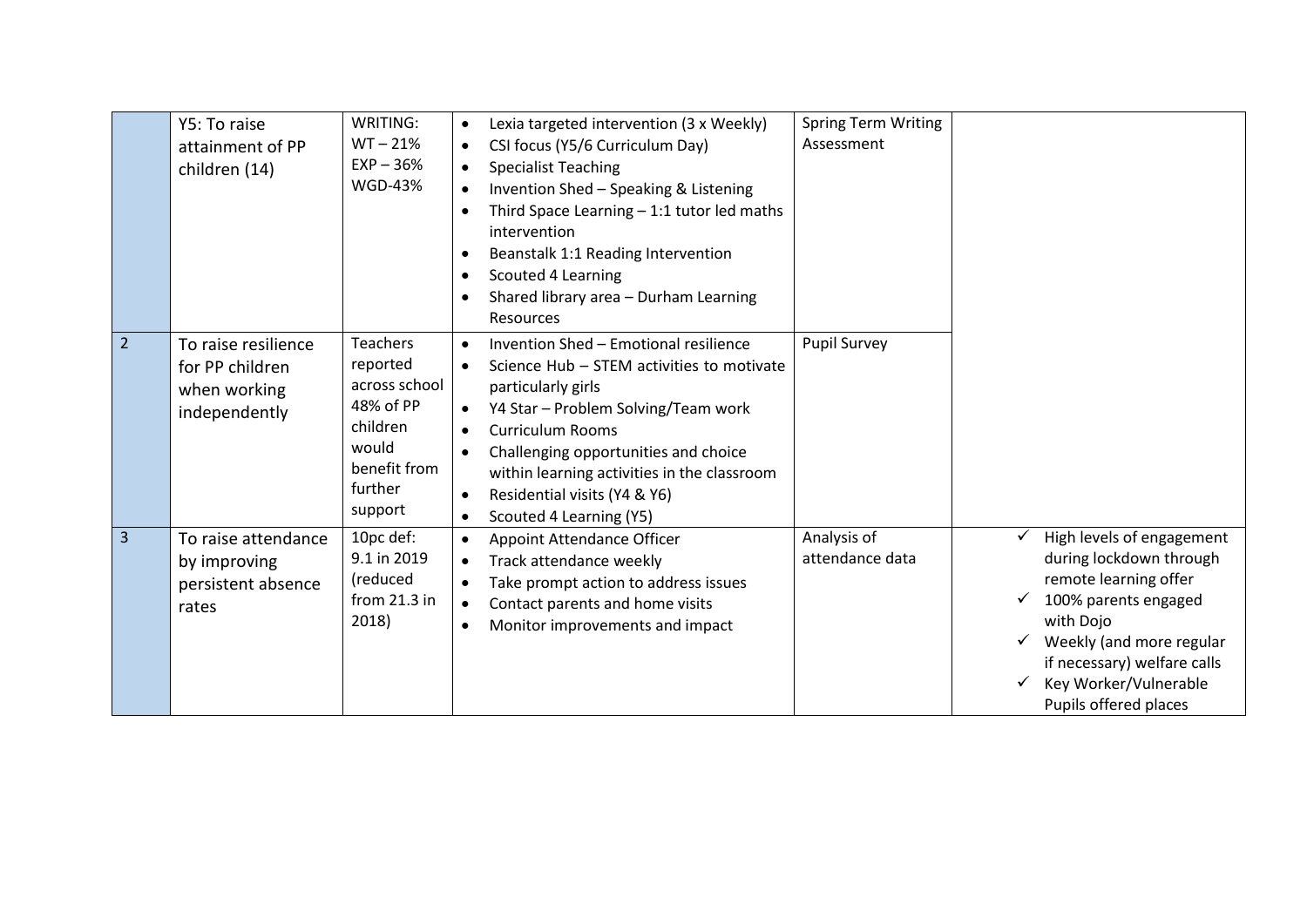| $\overline{4}$    | To extend<br>opportunities and<br>engagement in<br>reading for all | 75% of PP<br>children<br>have a<br>reading age<br>in line or<br>above<br>chronological | Beanstalk - training for parent helpers<br>$\bullet$<br>Lexia<br>$\bullet$<br>Library visits<br>$\bullet$<br><b>KS1 Phonic Intervention</b><br>$\bullet$<br>CSI in Y5 & Y6 with specialist teacher<br>$\bullet$<br>New library - opportunities to read before<br>$\bullet$<br>school and at lunchtimes | Reading grids and<br>Salford analysis<br>(WT/PP trackers) | School in Lockdown from<br>March 2020 - education<br>disrupted and moved to<br>Remote Learning offer. |  |  |  |  |  |
|-------------------|--------------------------------------------------------------------|----------------------------------------------------------------------------------------|--------------------------------------------------------------------------------------------------------------------------------------------------------------------------------------------------------------------------------------------------------------------------------------------------------|-----------------------------------------------------------|-------------------------------------------------------------------------------------------------------|--|--|--|--|--|
|                   |                                                                    |                                                                                        | <b>Expenditure for Interventions</b>                                                                                                                                                                                                                                                                   |                                                           |                                                                                                       |  |  |  |  |  |
| Lexia             | £2850                                                              |                                                                                        |                                                                                                                                                                                                                                                                                                        |                                                           |                                                                                                       |  |  |  |  |  |
|                   | 3rd Space Learning                                                 |                                                                                        |                                                                                                                                                                                                                                                                                                        |                                                           | £6000                                                                                                 |  |  |  |  |  |
| Beanstalk         |                                                                    |                                                                                        |                                                                                                                                                                                                                                                                                                        |                                                           | £2000                                                                                                 |  |  |  |  |  |
|                   | <b>Invention Shed</b>                                              |                                                                                        |                                                                                                                                                                                                                                                                                                        |                                                           | £1000                                                                                                 |  |  |  |  |  |
|                   | <b>Educational Visits</b>                                          |                                                                                        |                                                                                                                                                                                                                                                                                                        |                                                           | £2000                                                                                                 |  |  |  |  |  |
| <b>Star Award</b> |                                                                    |                                                                                        |                                                                                                                                                                                                                                                                                                        |                                                           | £1000                                                                                                 |  |  |  |  |  |
|                   | Teaching Assistants (including Curriculum Rooms)                   |                                                                                        |                                                                                                                                                                                                                                                                                                        |                                                           | £70,000                                                                                               |  |  |  |  |  |
| <b>CPD</b>        |                                                                    |                                                                                        |                                                                                                                                                                                                                                                                                                        |                                                           | £1000                                                                                                 |  |  |  |  |  |
| <b>TLR</b>        |                                                                    |                                                                                        |                                                                                                                                                                                                                                                                                                        |                                                           | £1000                                                                                                 |  |  |  |  |  |
|                   | Attendance Officer                                                 |                                                                                        |                                                                                                                                                                                                                                                                                                        |                                                           | £2000                                                                                                 |  |  |  |  |  |
| <b>PSA</b>        |                                                                    |                                                                                        |                                                                                                                                                                                                                                                                                                        |                                                           | £2000                                                                                                 |  |  |  |  |  |
|                   | Pastoral Lead & lunchtime pastoral appointment                     |                                                                                        |                                                                                                                                                                                                                                                                                                        |                                                           | £3000                                                                                                 |  |  |  |  |  |
|                   | <b>EYFS PP Allocation</b>                                          |                                                                                        |                                                                                                                                                                                                                                                                                                        |                                                           | £11,800                                                                                               |  |  |  |  |  |
|                   |                                                                    |                                                                                        |                                                                                                                                                                                                                                                                                                        | <b>Total</b>                                              | £105,650                                                                                              |  |  |  |  |  |
|                   |                                                                    |                                                                                        |                                                                                                                                                                                                                                                                                                        |                                                           |                                                                                                       |  |  |  |  |  |
|                   |                                                                    |                                                                                        |                                                                                                                                                                                                                                                                                                        |                                                           |                                                                                                       |  |  |  |  |  |
|                   |                                                                    |                                                                                        |                                                                                                                                                                                                                                                                                                        |                                                           |                                                                                                       |  |  |  |  |  |
|                   |                                                                    |                                                                                        |                                                                                                                                                                                                                                                                                                        |                                                           |                                                                                                       |  |  |  |  |  |
|                   |                                                                    |                                                                                        |                                                                                                                                                                                                                                                                                                        |                                                           |                                                                                                       |  |  |  |  |  |
|                   |                                                                    |                                                                                        |                                                                                                                                                                                                                                                                                                        |                                                           |                                                                                                       |  |  |  |  |  |
|                   |                                                                    |                                                                                        |                                                                                                                                                                                                                                                                                                        |                                                           |                                                                                                       |  |  |  |  |  |